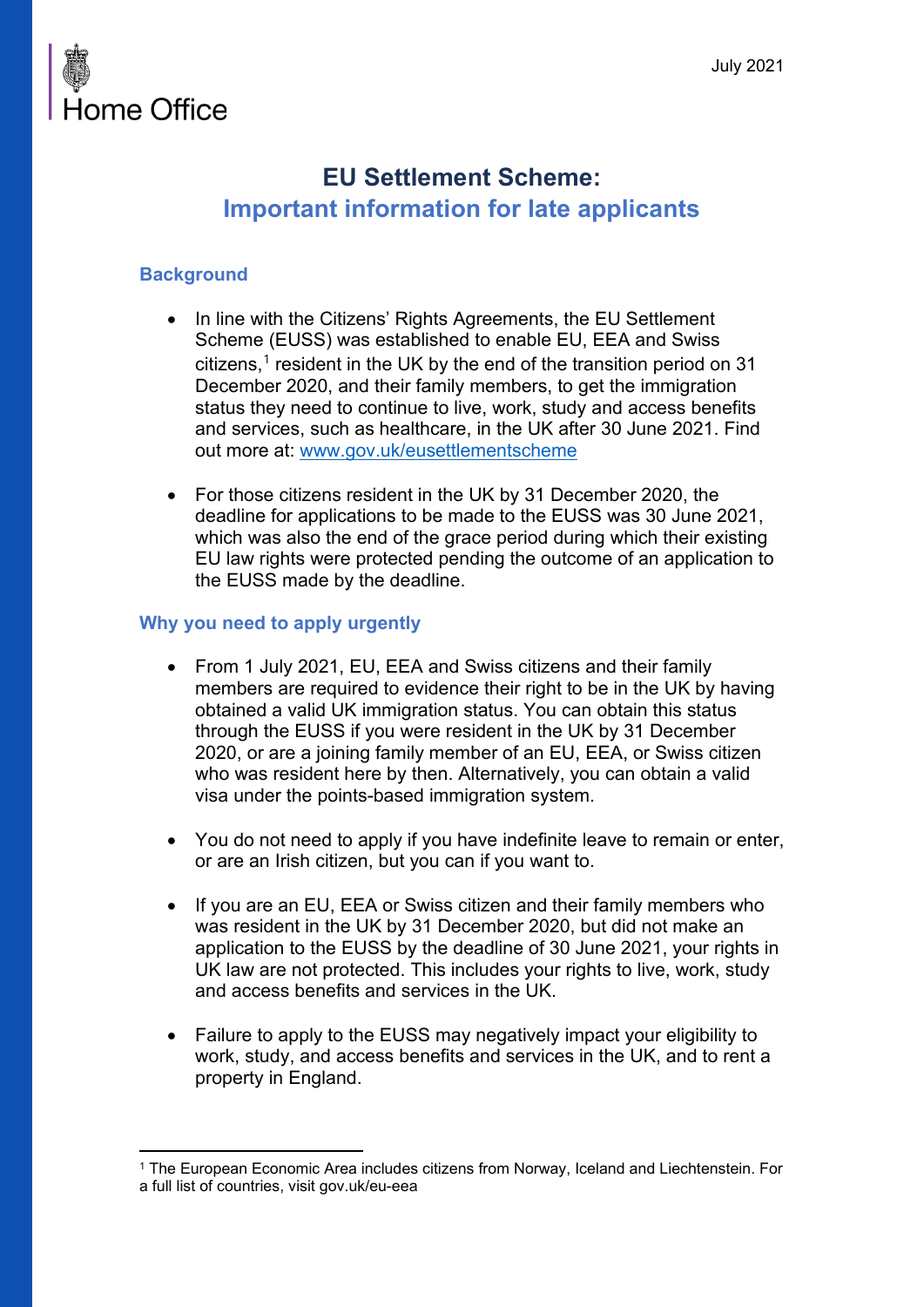# Home Office

- You can make a late application to the EUSS. But, if you do not have status or a pending application and you are encountered by Immigration Enforcement, and you may be eligible for the EUSS, you will be provided with a written notice giving you an opportunity to apply to the EUSS, normally within 28 days, and directed to the support available to you if you need it.
- The Home Office will take a flexible and pragmatic approach to accepting late applications and will look for reasons to grant applications, not to refuse them.

### **Healthcare**

- Healthcare is a devolved matter and advice can be sought from devolved health administrations.**[2](#page-1-0)**
- The Department of Health and Social Care has made clear that, in England, those who are awaiting the outcome of an EUSS application submitted by 30 June 2021 will remain entitled to free healthcare, subject to the ordinary resident test, until that outcome is known. Where a late application to the EUSS has been made (evidenced by a Certificate of Application), the individual will be non-chargeable for NHS healthcare from the date of that application until its final outcome. Those who are subsequently granted EUSS status will remain nonchargeable for NHS healthcare.
- Primary healthcare services, including GP consultations, are free of charge to all, as are Accident and Emergency care and testing and treatment for certain infectious diseases.
- Urgent and immediately necessary treatment is never withheld, even where charges may apply.
- If, at the time of treatment, an EU, EEA or Swiss citizen or their family member cannot evidence their status or present a Certificate of Application showing they have applied to the EUSS, they can provide it to the Trust once they receive it. This is why it is important to make a late application to the EUSS if you failed to apply by the deadline.

<span id="page-1-0"></span><sup>2</sup> The information in this document applies to healthcare services in England. For more information about accessing healthcare in Scotland, Wales and Northern Ireland, visit the websites for health services in each country:

**[Wales](https://gov.wales/preparing-wales-brexit/health-and-social-services)** 

**[Scotland](https://www2.gov.scot/Topics/Health/Services/Overseas-visitors)** 

<sup>•</sup> [Northern](https://www.health-ni.gov.uk/articles/european-union-overseas-and-visitors-policy) Ireland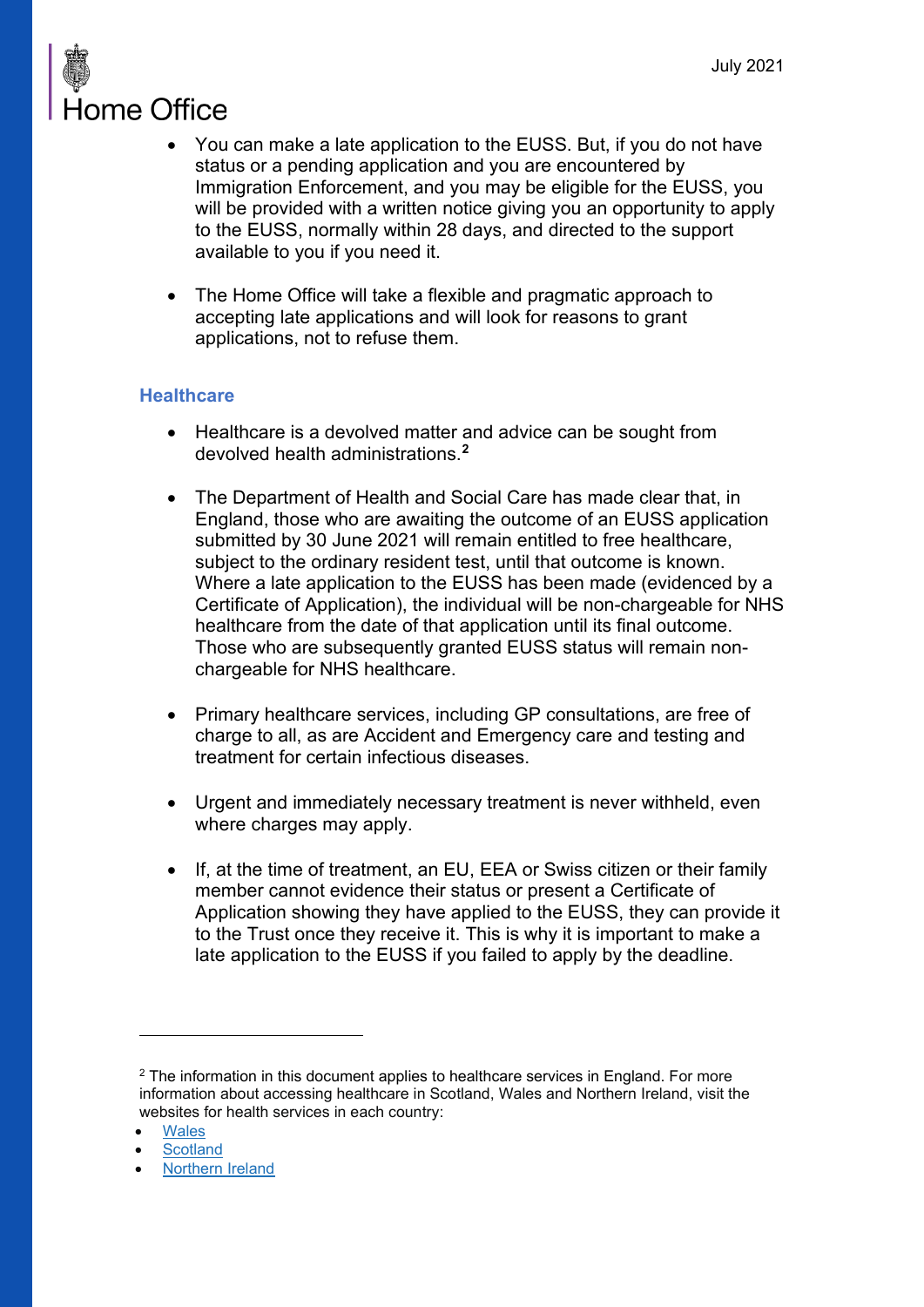### **Home Office**

- Upon making a late application to the EUSS (evidenced by a Certificate of Application), you will be non-chargeable for NHS healthcare from the date of that application until its final outcome. If you are subsequently granted EUSS status, you will remain non-chargeable for NHS healthcare.
- EU, EEA or Swiss citizens or their family members without a valid immigration status, or refused EUSS status, may be charged for NHS healthcare, unless another exemption from charging applies.
- More information can be found here: [gov.uk/guidance/nhs-entitlements](https://www.gov.uk/guidance/nhs-entitlements-migrant-health-guide)[migrant-health-guide](https://www.gov.uk/guidance/nhs-entitlements-migrant-health-guide)

### **Reasonable grounds for late applications**

- The EU Settlement Scheme has made provision for late applications to be made by EU, EEA and Swiss citizens and their family who can show they have reasonable grounds for missing the deadline.
- [Non-exhaustive caseworker guidance](https://assets.publishing.service.gov.uk/government/uploads/system/uploads/attachment_data/file/988540/main-euss-guidance-v12.0-gov-uk.pdf) has been published setting out a wide range of circumstances which would constitute reasonable grounds, including, but not limited to, the following:
	- where a parent, guardian or Local Authority has failed to apply on behalf of a child;
	- where a person has or had a serious medical condition, which meant they were unable to apply by the relevant deadline;
	- where someone is a victim of modern slavery or is in an abusive relationship;
	- where someone is isolated, vulnerable or did not have the digital skills to access the application process;
	- where a person was unable to apply by the relevant deadline for compelling practical or compassionate reasons – including in light of the COVID-19 pandemic.
- The case worker guidance can be accessed at: [assets.publishing.service.gov.uk/government/uploads/system/uploads/](https://assets.publishing.service.gov.uk/government/uploads/system/uploads/attachment_data/file/988540/main-euss-guidance-v12.0-gov-uk.pdf) [attachment\\_data/file/988540/main-euss-guidance-v12.0-gov-uk.pdf](https://assets.publishing.service.gov.uk/government/uploads/system/uploads/attachment_data/file/988540/main-euss-guidance-v12.0-gov-uk.pdf)
- Eligible applicants should make a late application to the EUSS as soon as possible at [gov.uk/eusettlementscheme](https://www.gov.uk/eusettlementscheme)

### **How to make a late application**

- Check your eligibility to apply at [www.gov.uk/eusettlementscheme](http://www.gov.uk/eusettlementscheme)
- You can complete a free online application from a computer, tablet, or mobile smartphone.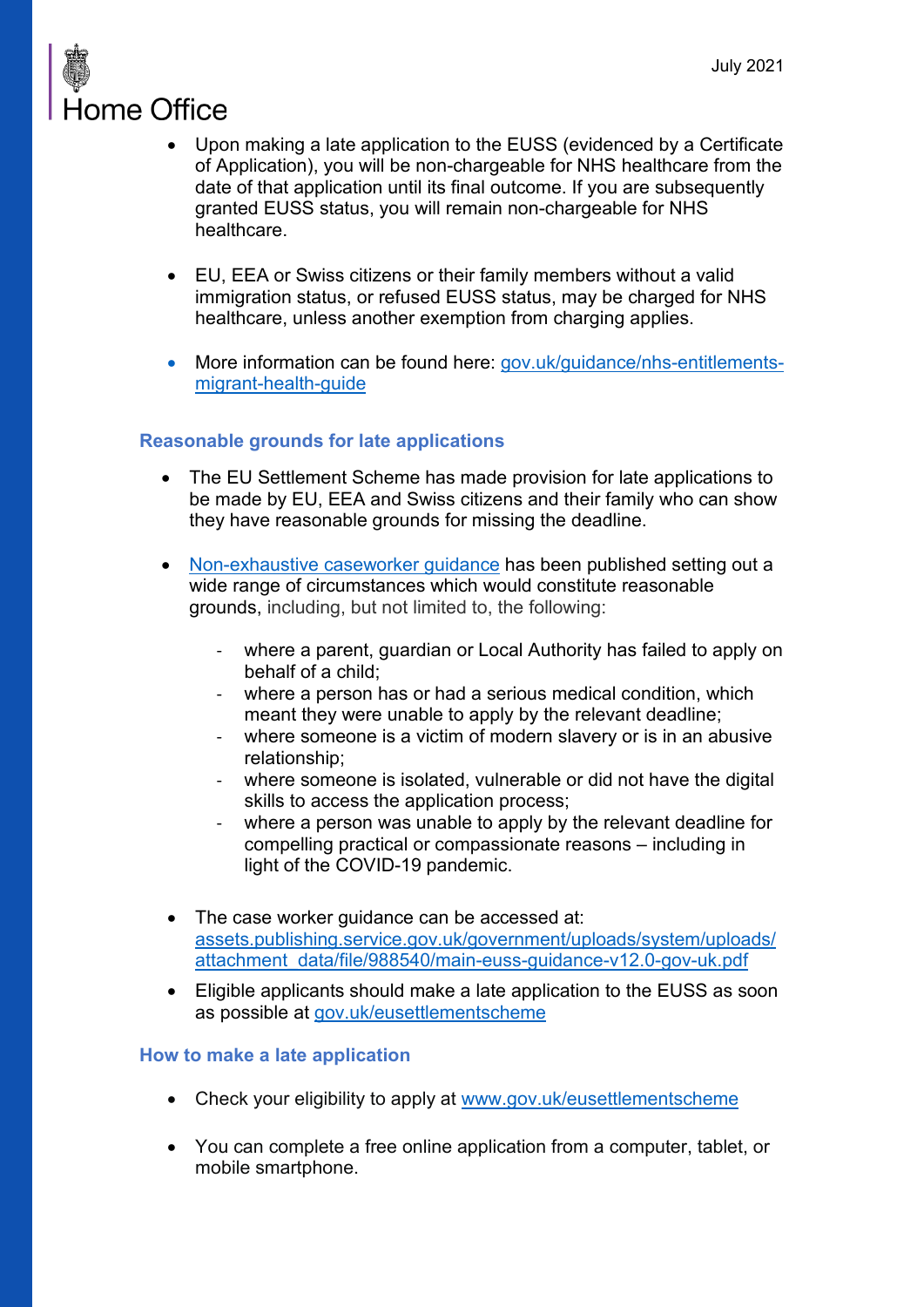## **Home Office**

- Application guidance can be found on GOV.UK. Once you have read the guidance, [start your application.](https://www.gov.uk/eusettlementscheme)
- You do not need to apply to the EUSS:
	- if you're a naturalised British citizen
	- if you have indefinite leave to enter or remain
	- you're an Irish citizen but any non-Irish, non-British family members will need to apply to the EUSS if they want to stay in the UK.

### Remember:

- You still need to apply to the EUSS even if you have lived in the UK for many years, are married to a British citizen, or hold a permanent residence document.
- Your children will need their own individual applications if they are not British citizens or do not have indefinite leave to enter or remain. Find out more information at [gov.uk/ settled-status-eu-citizens](https://www.gov.uk/settled-status-eu-citizens-families/apply-settled-status-for-child)[families/apply-settled-status-for-child](https://www.gov.uk/settled-status-eu-citizens-families/apply-settled-status-for-child)
- If you are expecting to have a child (or have given birth since 1 April 2021) then you will need to make an application on the behalf of your child within 3 months of their date of birth. However, you don't need to apply on their behalf, if either parent has settled status under the EUSS (or another form of indefinite leave to enter or remain) before the child is born, as the child will be a British citizen.

### **Support available for late EUSS applicants**

• There remains a range of support available, from over the phone advice to one-to-one support, and help with translations and technology.

### **EU Settlement Resolution Centre**

• For questions about your application, you can call 0300 123 7379 from inside the UK or +44 (0) 20 3080 0010 from outside the UK (Monday to Friday, 8am to 8pm and Saturday to Sunday, 9.30am to 4.30pm).

### **Assisted Digital**

• This service can help you if do not have the right access, skills or confidence to complete the online application form and it is available over the phone and in person, free of charge. Contact We-Are-Digital by calling 03333 445 675 (Mon–Fri, 9am–5pm) or text the word "VISA" to 07537 416944. For more information, visit [gov.uk/eu-assisted-digital](https://www.gov.uk/assisted-digital-help-online-applications)